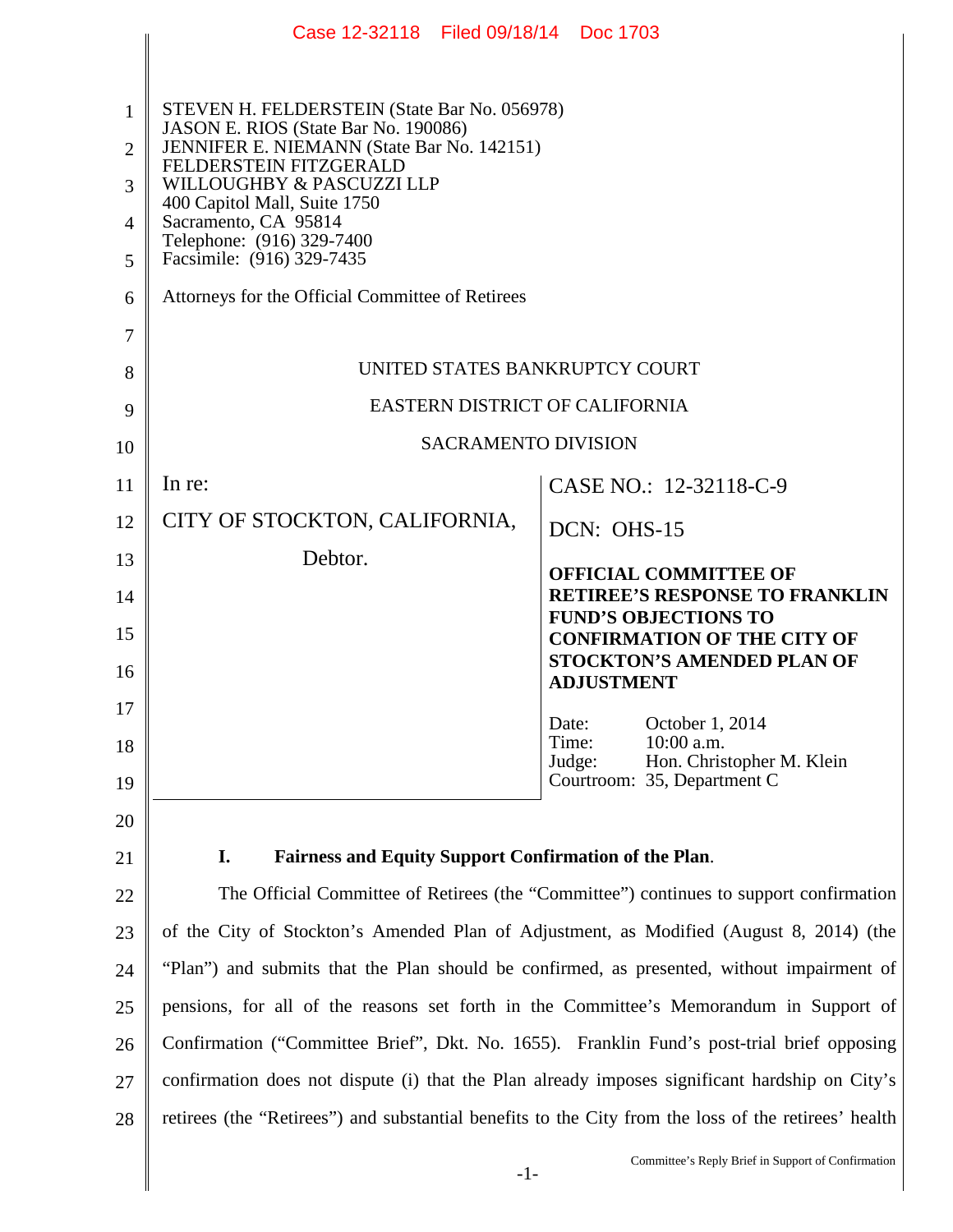4 benefits that are the subject of the Retiree Health Benefit Claims<sup>1</sup> (the "Retiree Health Benefits"), (ii) the significant additional hardships that impairment of pensions would impose on the Retirees, or (iv) that denial of confirmation would put the City's negotiated compromises developed through judicially supervised mediation at risk, thereby jeopardizing the City's ability to successfully and promptly emerge from bankruptcy.

6 7 8 9 10 11 12 13 14 15 16 17 Franklin Fund instead complains that it is being treated unfairly because it failed to reach a compromise with the City, as all other major creditors did. While other creditors will receive recoveries on certain claims of between 52% to 100% (according to Franklin Fund), Franklin Fund, having failed to compromise, stands to receive less than 1% of its general unsecured claim—the same treatment provided for other claims in Class 12, including the Retiree Health Benefit Claims totaling approximately \$545,000,000. Franklin Fund's objections about the treatment provided for other creditors ignores that Franklin Fund itself will receive 100% of its secured claim in cash on the effective date. (See Plan, Dkt. 1645, Class 20). Franklin Fund further suggests that the City's decision not to impair pensions should be grounds for denial of confirmation but does not establish that impairing pensions would result in any greater distributions to Franklin, or any better outcome for the City and its creditors, saying instead that, "It cannot get any worse for Franklin." (FF Brief p. 52:21).

18 19 20 21 22 23 24 25 26 What Franklin Fund appears to have wanted all along is stated in the third theme of its opposition, that the City will have ample funds to pay Franklin's claims (secured and unsecured) in full. (FF Brief p. 37:6-7). Read as a whole and in the context of this case, where all other major creditor groups have compromised through meditation, Franklin Fund continues to assert that the City should pay it 100% of its secured and unsecured claims. While the Committee is not privy to the negotiations between the City and Franklin Fund, the City has demonstrated its willingness to compromise through the Plan. One can only deduce from the absence of a compromise and Franklin's contention that the City can pay its claims in full, that Franklin Fund is demanding that either its claims be paid in full or the Court should force the City to "blow up"

27

1

2

3

5

28

<sup>1</sup> Capitalized terms not defined herein shall have the meaning as defined by the Plan.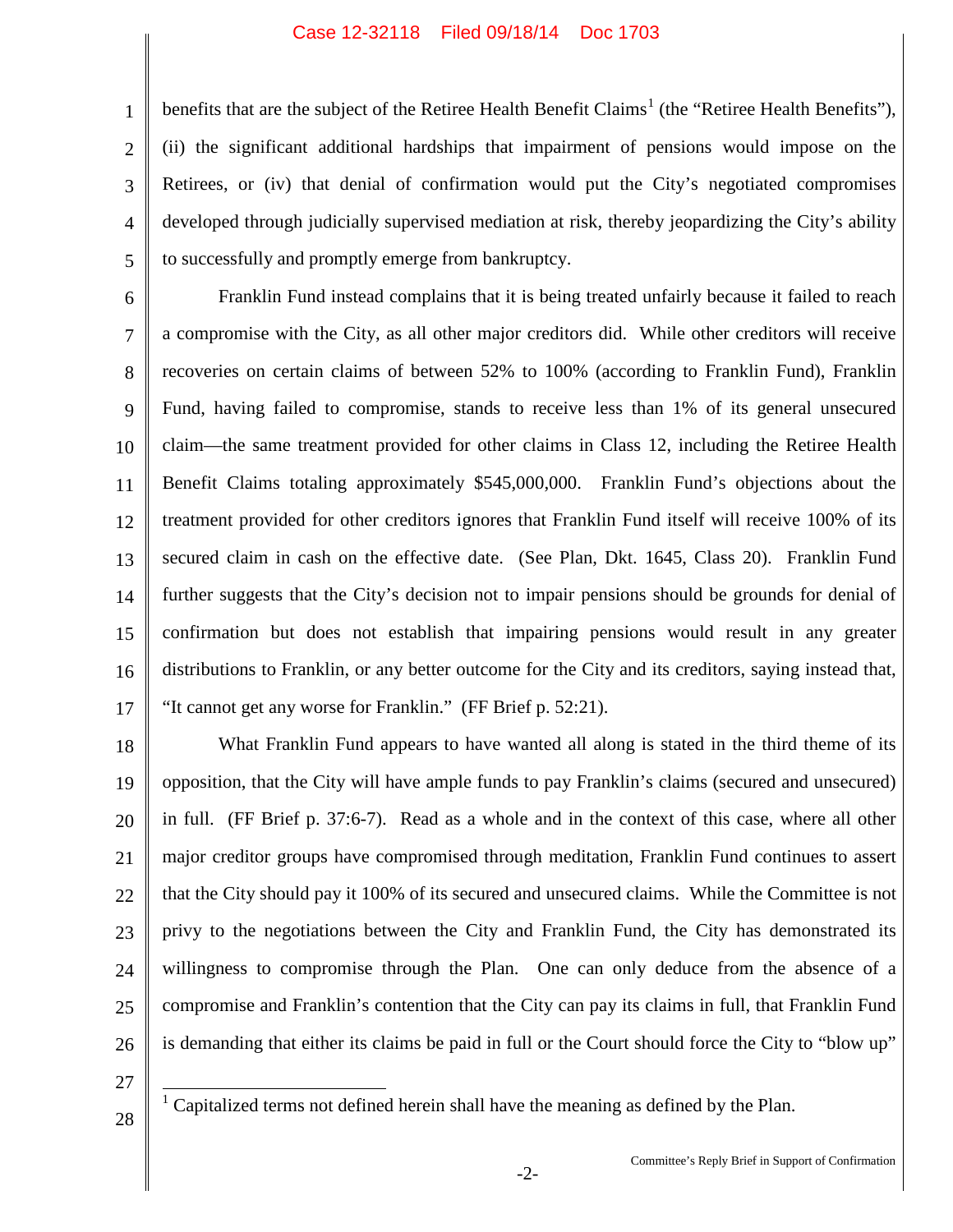the City's Plan of adjustment, that was negotiated with all other major creditors, and propose a new plan that impairs pensions. As detailed in the many briefs filed in support of the Plan, that would result in devastating losses to the City, its employees, its retirees, and its Creditors from termination of the City's relationship with CalPERS. Thus, Franklin Fund attempts to turn the fair and equitable<sup>2</sup> doctrine on its head by claiming that the City must meet the demands of a single hold-out creditor or suffer irreparable harm that would result from impairment of pensions. 3

8 9 10 11 12 13 14 The Court should not set aside the City's good faith judgment regarding the management of its governmental affairs and preservation of its pensions for employees and retirees in aid of Franklin Fund's demand that it be paid in full. The Court instructed the parties at the beginning of this case to participate in the mediation before Judge Perris. The Court should not throw away the Plan support the City obtained from multiple creditor groups that have been carefully balanced through mediation for one hold-out creditor that asserts that the City can pay its entire claim in full.

15

1

2

3

4

5

6

7

## **II. The City's Separate Classification and Treatment of Claims is Appropriate**.

16 17 18 19 20 21 Franklin Fund acknowledges, as it must, that separate classification and treatment of claims is appropriate. Indeed, the Plan provides to pay Franklin Fund 100% of its secured claim in cash on the effective date, while at the same time substantially impairing the Retiree Health Benefits Claims by paying less than 1% of those claims. Franklin Fund does not object to the separate classification and treatment of its secured claim, nor does it say that it is receiving too much in payment of 100% of its secured claim or that some of the over \$4 million that will be

22

28

<sup>23</sup> 24  $2$  As explained in the Committee's Memorandum in Support of Confirmation the Plan, the "fair" and equitable" and "unfair discrimination" standards in Section 1129(b)(1) are inapplicable here since Section  $1129(b)(1)$  applies to classes that have not accepted a plan. Here, the Plan has been accepted by Class 12, which includes Franklin Fund's general unsecured claim.

<sup>25</sup> 26 27  $\overline{a}$  $3$  The Committee acknowledges that Franklin Fund attempts to suggest alternatives and benefits to the City from termination of CalPERS and pensions. However, the briefs filed in support of the Plan, including the City's supplemental brief (Dkt. No. 1657), CalPERS's Supplemental Brief (Dkt. No. 1662), and the Committee Brief, as well as the evidence at the confirmation trial, show that those alternatives are not feasible and that the impairment of pensions would harm all interested parties, including the hold-out creditor Franklin Fund.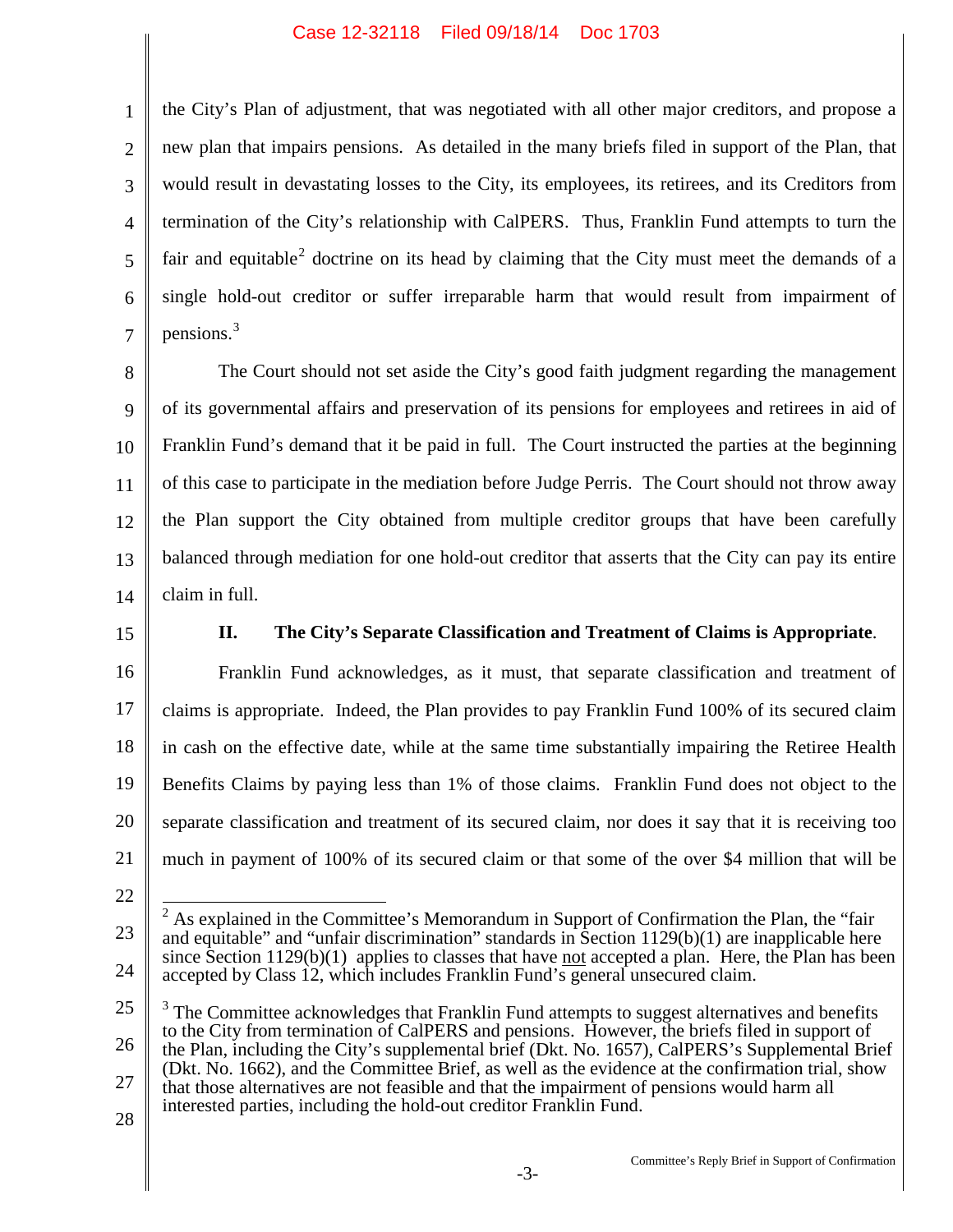1 2 3 4 paid to Franklin Fund for its secured claim should instead be paid to the Retiree Health Benefit Claims that will be paid less than 1%, just like Franklin Fund's general unsecured claim. Yet, Franklin Fund objects to the separate classification of the Claims of CalPERS and the CalPERS Pension Plan Participants in Class 15.

5 6 7 8 9 10 11 12 13 14 15 16 17 18 19 20 21 22 As explained in the Committee's Memorandum in Support of Confirmation, even assuming arguendo that pension rights can be modified<sup>4</sup>, the City's separate classifications and treatment of claims are appropriate in this case, and any classification objection should be denied. Separate classification of claims is appropriate where there are reasonable nondiscriminatory reasons for the separate classification and where the legal character of the claims are not substantially similar. *In re Johnston*, 21 F.3d 323 (9<sup>th</sup> Cir. 1994). Here, the Retiree Health Benefit Claims and the retirees' claims related to the pensions involve separate claims with separate and distinct interests. (See DTD T. Zadroga-Haase, Ex 3071 ¶ 2). For example, a substantial amount of the City's pension obligations to its Retirees on account of their pension rights have already been funded. This means that at least a portion of the pension rights are covered by monies held in trust for the City's retirees and employees to which the retirees have a property right as well as a contract right. Moreover, as explained in the Committee's Memorandum in Support of Confirmation, unlike the City's pay-as-you-go and self-funded Retiree Health Benefits, the City's pension obligations involve substantial rights and obligations with a third party, CalPERS, that are governed by and subject to a comprehensive statutory scheme (the California Public Employee Retirement Law, Government Code §§ 20000, et seq., the "PERL")). In addition to the PERL, the City's pension obligations are also included in current and past Memoranda of Understanding that affect pension obligations of employees and

23 24 25 26 27 <sup>4</sup> Franklin Fund incorrectly relies on provisions in the PERL regarding reduced CalPERS pension payments from a terminated agency pool as proof that pensions can be impaired. The error in Franklin Fund's analysis is that the PERL only addresses the reduction of CalPERS's payment obligations. The City itself remains obligated to pay all pension benefits under its MOU's and the vested rights of employees and retirees. As noted in the Committee's Supplemental Brief in Support of Confirmation, the Committee asserts that these vested rights include deferred compensation and property rights, not just contract rights, under California law (Committee Brief, pp. 8-9). Moreover, Section 943(4) requires that the Plan provisions comply with applicable law and California's Labor Code provides that an employer's failure to meet its pension obligations is unlawful. See Cal. Labor Code §227.

28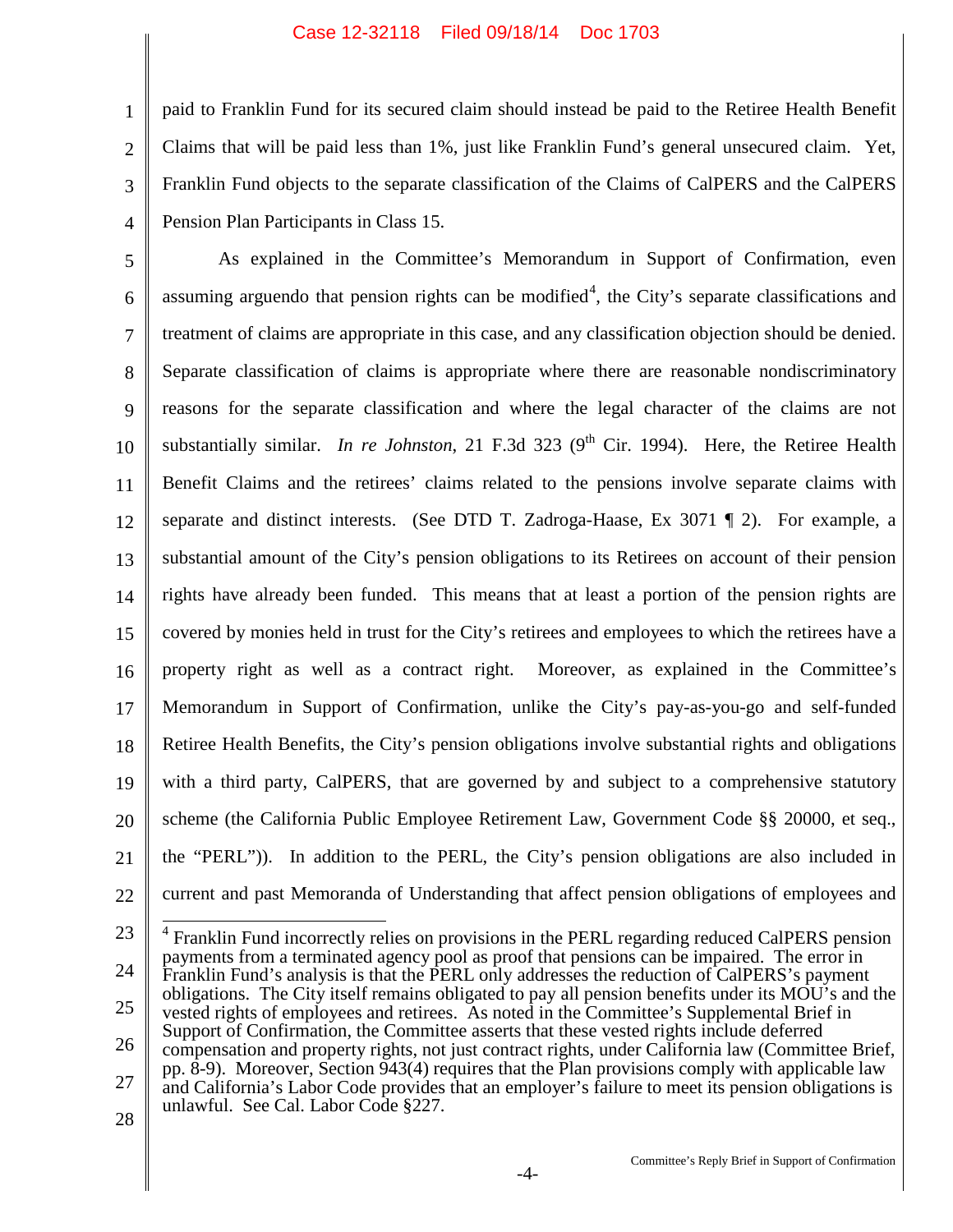1 2 3 4 5 6 7 8 9 10 11 retirees, as well as other employment terms that raise numerous additional legal, governmental, and business issues. While the City' Plan does not assume the CalPERS Pension Plan under Section 365, it clear from the evidence that the City's obligations to CalPERS cannot be unilaterally modified. Thus, the City's determination to leave pensions unimpaired is akin to assumption of an executory contract so that the City can continue to enjoy the benefits of its CalPERS Pension Plan and its collective bargaining agreements. Assumption of executory contracts requires, not just allows, payment of all obligations under the agreement. 11. U.S.C. § 365. The City has shown a compelling business and governmental interest in preserving the CalPERS Pension Plan and preservation of pensions is appropriate just as assumption of an executory contract would be appropriate. These differences, and others, are more than sufficient to support the City's separate classification of its pension obligations to CalPERS and Retirees.

- 12
- 13

## **III. Franklin Fund's Inflammatory References to "Pension Spiking" Should Not Affect Confirmation of the City's Plan**.

14 15 16 17 18 19 20 21 22 23 24 25 26 27 28 Franklin Fund begins its brief with reference to "years of 'pension spiking' and unfunded promises of lavish benefits" without any citation to evidence. (FF Brief p. 1:17-18.) Later, Franklin Fund attempts to support this assertion by citing to a transcription of a YouTube interview with Kathy Miller, the City's Vice Mayor. (FF Brief p. 42, fn. 128.) The Court should not accept Franklin Fund's unfair characterizations regarding pensions for several reasons, including (i) the City has not sought to impair pensions or challenge the propriety of pensions and the issue of "pension spiking" has not been litigated, (ii) the Committee was not even formed until after the YouTube transcription was submitted at the eligibility hearing, and the Committee would present evidence to rebut claims of "pension spiking" if the matter were ever put at issue, (iii) Ms. Miller's YouTube comments do not identify a single instance of actual "pension spiking", (iv) when called to testify at the eligibility phase, Ms. Miller testified (as opposed to commenting on YouTube), that she was not aware of any pension abuse (Elig. Trans. 3/27/13, p. 391:4-10.), (v) Franklin Fund does not cite to any evidence of even one actual example of any retiree's pension as the product of "pension spiking," or the amount that any one pension was increased by "pension spiking," let alone retirees in general, (vi) the actual evidence shows, as